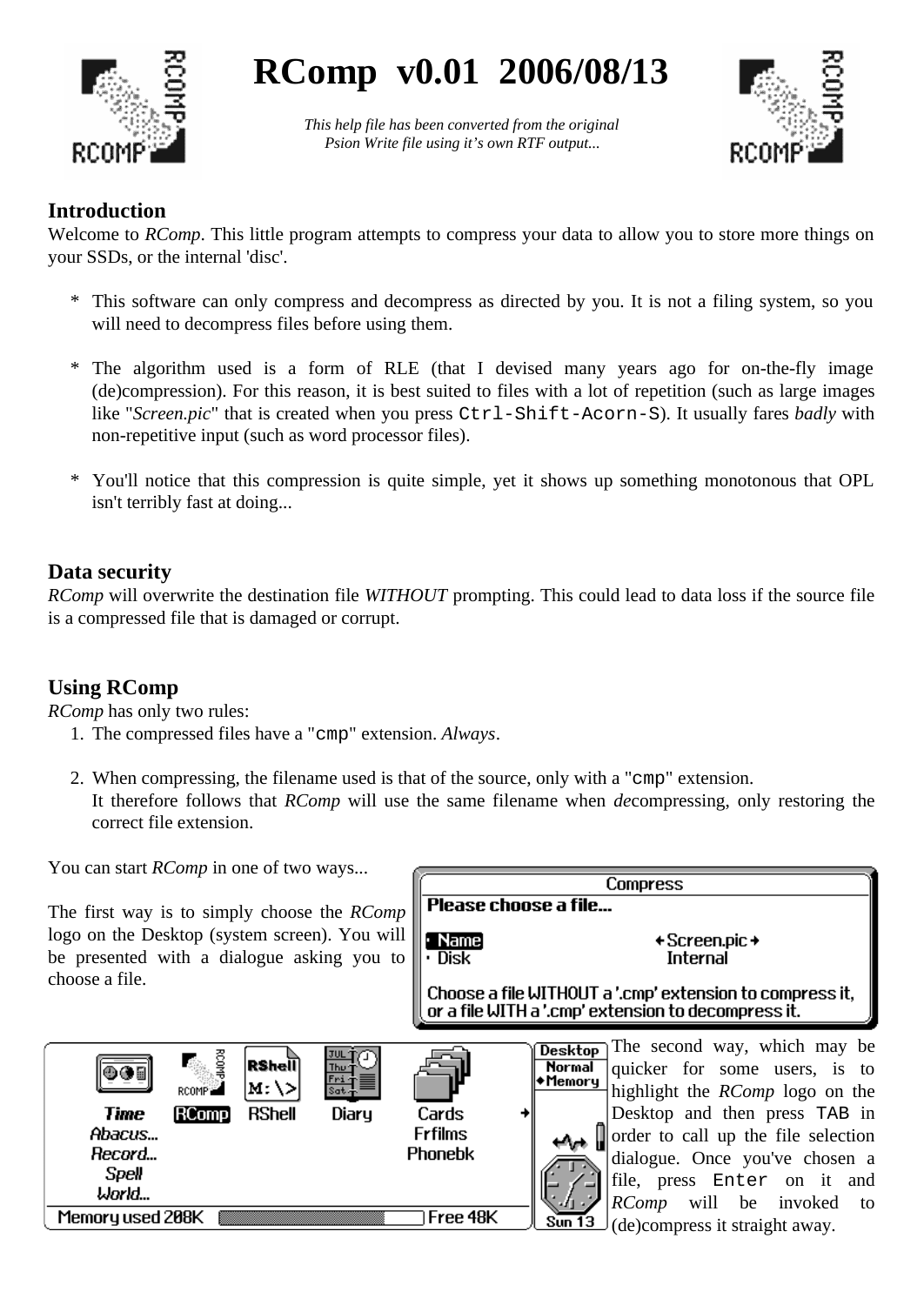A slidey-bar thing will show you the progress, and you'll see some statistics afterwards.



When you compress a file, the output filename will be the same as the input, only with a "cmp" extension: \WRD\Mydoc.wrd becomes \WRD\Mydoc.cmp

To decompress, simply choose the "cmp" file. The output will be the same as the input, again, only this time the original extension will be restored.



#### **The algorithm**

The compressed file has a 12 byte header.

The first 8 bytes are "CMPFIL\*\*".

The next byte is the value used as the marker byte. This is *usually* ASCII value 255, but may be altered if required (in the source).

The final 3 bytes are the original file extension (i.e. "wrd").

The following data is a stream. If it is *not* <255> then it is a byte to be written to the output when decompressing. If it *is* <255>, then it is followed by the byte value, and then a count (between 1 and 255) of how many times to write this byte. If, upon compressing, a single <255> is encountered, then the following would be output:  $\langle 255 \rangle \langle 255 \rangle \langle 1 \rangle$  (repeat byte  $\langle 255 \rangle$  1 time).

| Here is an example: | 123455555678888888890                           |
|---------------------|-------------------------------------------------|
| would become:       | 1234<255>5<5>67<255>8<8>90                      |
|                     | We have compressed 21 bytes down to 14.         |
| Another example:    | <255><0><255><0>                                |
| would become:       | <255><255><1>>>>>>>>>>>>255><255><1><0>         |
|                     | This time we have 'compressed' 4 bytes up to 8! |

As you can see, this system works best when there are large repetitions (such as image files) and it is likely not to bring much benefit to files with few repetitions (this file, for example). The worst case would be files with a large number of single  $\langle 255 \rangle$  bytes (which would each require 3 bytes to encode).

*There is no requirement for the marker byte to be <255>.* If this issue catches you out a lot, a simple analysis of a random sampling of files will show which byte value is least used (or, perhaps, most in long repeats and least in singles). You may then modify the source to use this value as the marker byte... Because the marker byte value is included in the header, if you modify *your* marker byte, unmodified versions of *RComp* running on other computers will *still* be able to decompress your files!

This software was primarily written to compress images.